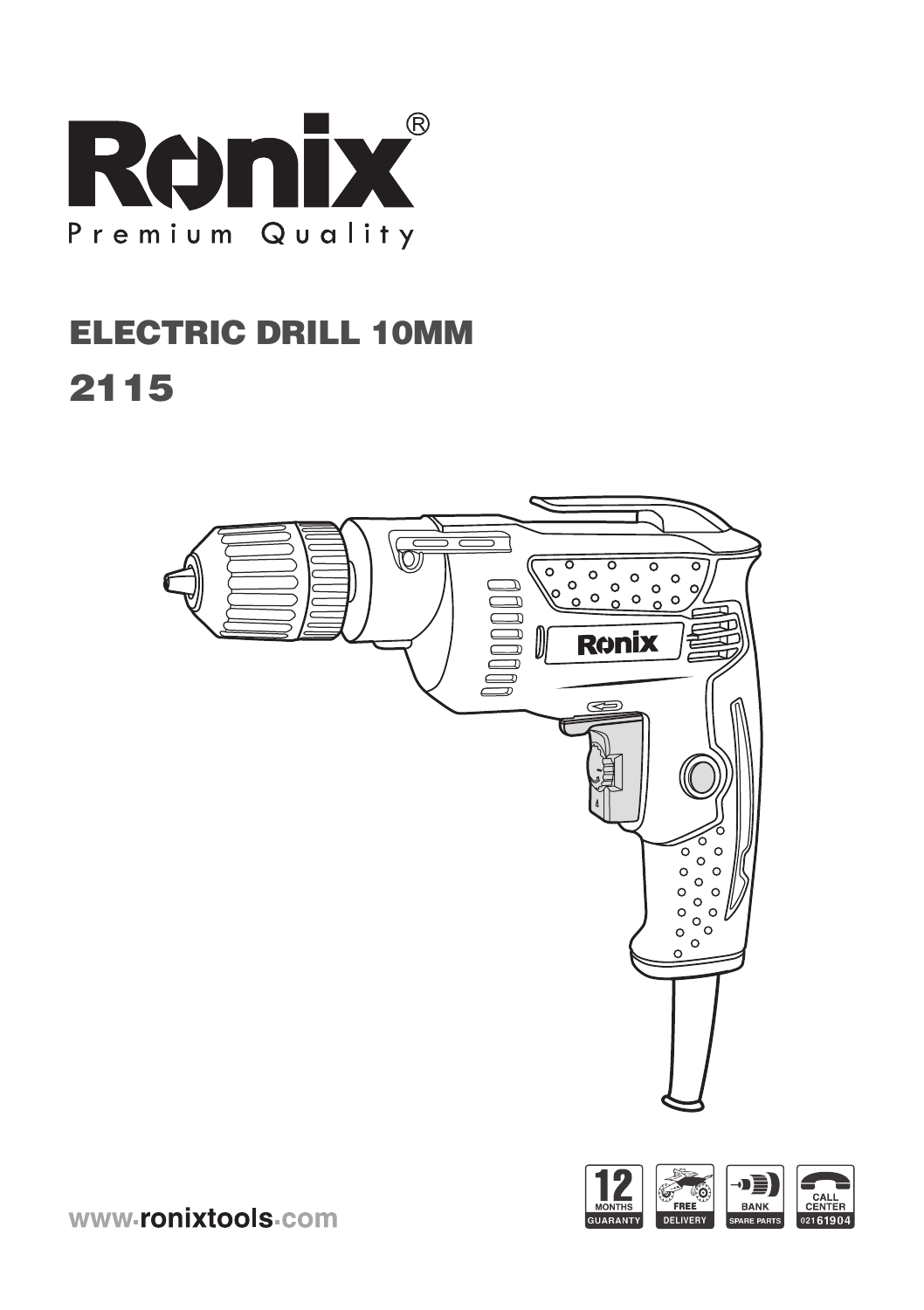

#### **SPECIFICATION**

| Model         | 2115      |
|---------------|-----------|
| voltage       | 220V      |
| frequency     | 50Hz      |
| Power input   | 420W      |
| No load speed | 0~4200RPM |
| Net. Weight   | 1.33KG    |

#### **OVERVIEW**

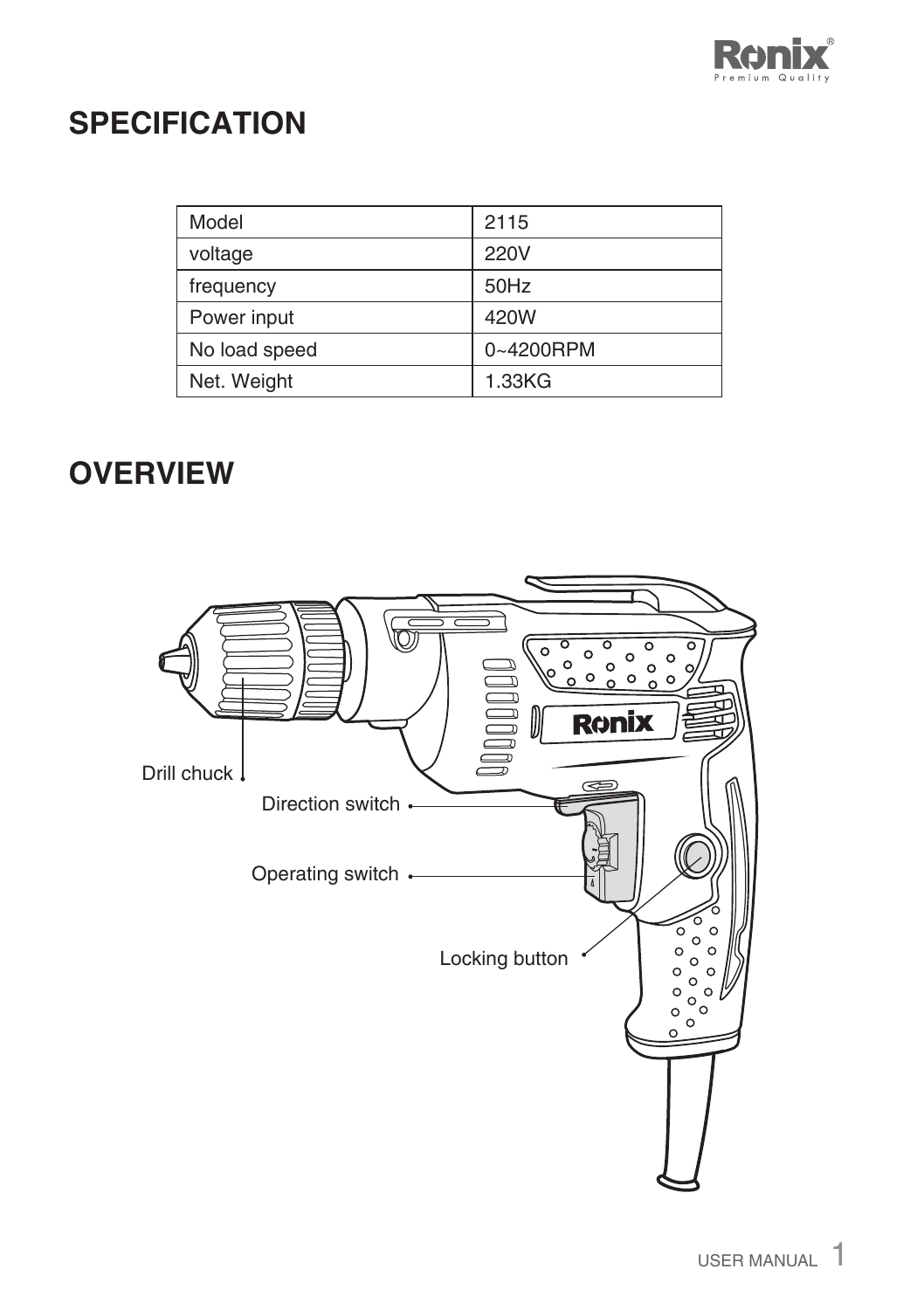

# **GENERAL SAFETY RULES**

# **A** NOTE:

- In order to achieve the best performance of your product, please read this instruction manual carefully before using, and keep it for future reference.

# A CAUTION:

- To reduce the risk of electric shock do not open this device, there are not serviceable parts for customers. Please refer any maintenance or repair to qualified personnel.

**This sign means the existence of dangerous voltage at the inside of** the unit, which states a risk of electric shock.

**A** This sign means that there are important instructions of operation and handling in the manual that comes with this device.

# **GENERAL POWER TOOL SAFETY WARNINGS**

# **AL WARNING!**

- Read all safety warnings and all instructions. Failure to follow the warnings and instructions may result in electric shock, fire and or serious injury.

- Save all warnings and instructions for future reference.

- The term "power tool" in the warnings refers to your mains-operated (corded) power tools or battery operated (cordless) power tool.

#### **.WORK AREA SAFETY**

- Keep work area clean and well lit. Cluttered or dark areas invite accidents.

- Don't operate power tools in explosive atmospheres, such as in the presence of flammable liquids, gases or dust. Power tools create sparks which may ignite the dust or fumes.

- Keep children and bystanders away while operating a power tool. Distractions can cause you to lose control.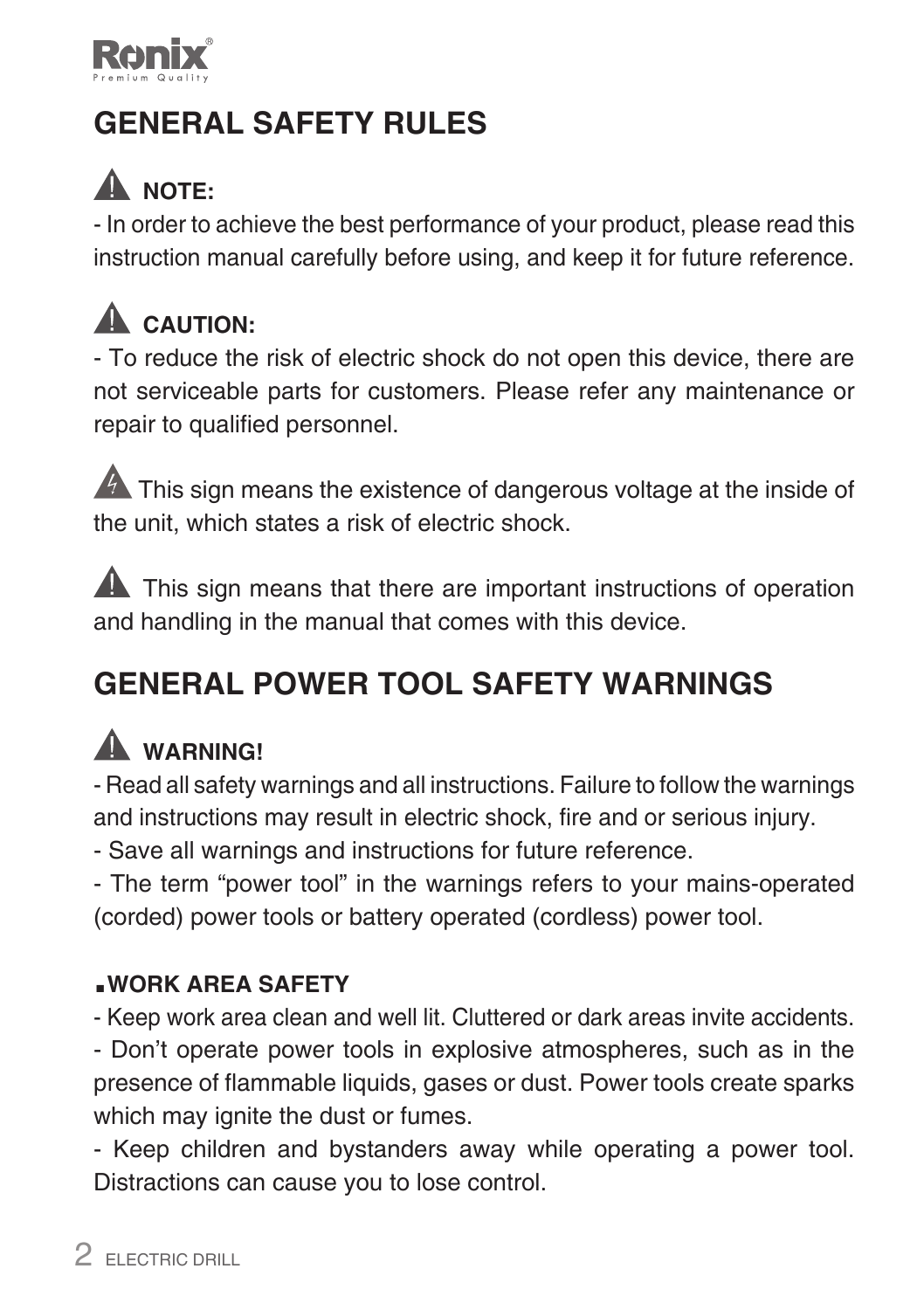

#### **.ELECTRIC SAFETY**

- Power tool plugs must match the outlet. Never modify the plug in any way.

- Don't use any adaptor plugs with earthed (grounded) power tools. Unmodified plugs and matching outlets will reduce risk of electric shock.

- Avoid body contact with earthed or grounded surfaces such as pipe, radiators, ranges and refrigerators. There is an increased risk of electric shock if your body is earthed or grounded.

- Don't expose power tools to rain or wet conditions. Water entering a power tool will increase the risk of electric shock.

- Don't abuse the cord. Never use the cord for carrying, pulling or unplugging the power tool. Keep cord away from heat, oil, sharp edges or moving parts. Damaged or entangled cords increased the risk of electric shock.

- When operating a power tool outdoors, use an extension cord suitable for outdoor use. Using a cord suitable for outdoor use will reduce the risk of electric shock.

- If operating a power tool in a damp location is unavoidable, use a residual current device (RCD) protected supply. Use of an RCD reduces the risk of electric shock.

- Use of power supply via a RCD with a rated residual current of 30mA or less is always recommended.

#### **.PERSONAL SAFETY**

- Stay alert, watch what you are doing and use common sense when operating a power tool. Don't use a power tool while you are tired or under the influence of drugs, alcohol or medication. A moment of inattention while operating power tools may result in serious personal injury.

- Use personal protective equipment. Always wear eye protection. Protective equipment such as dust mask, non-skid safety shoes, hard hat, or hearing protection used for appropriate conditions will reduce personal injuries.

- Prevent unintentional starting. Ensure the switch is in the off-position before connecting to power source and/or battery pack, picking up or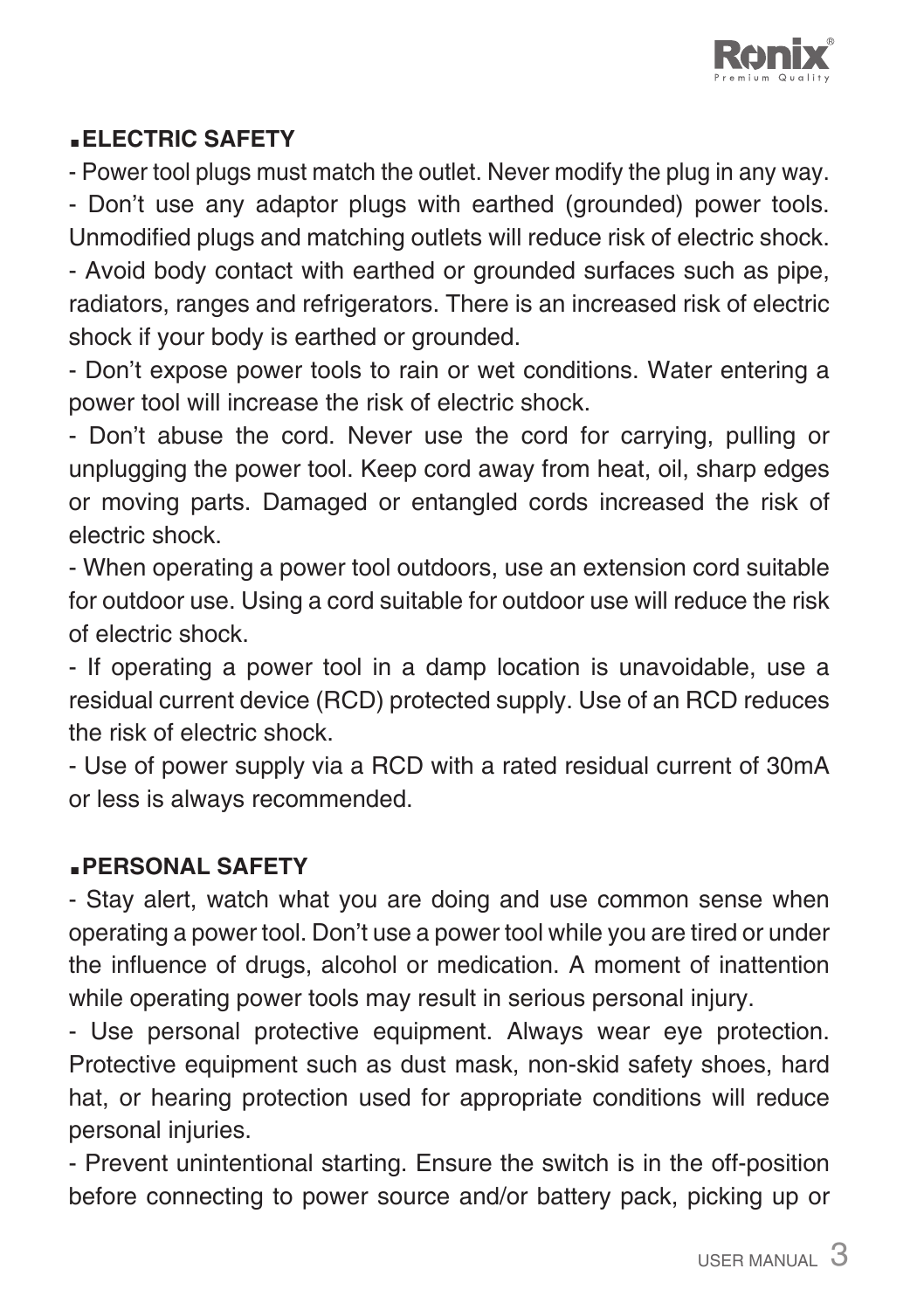

carrying the tool. Carrying power tools with your finger on the switch or energizing power tools that have the switch on invites accidents.

- Remove any adjusting key or wrench before turning the power tool on.

A wrench or a key left attached to a rotating part of the power tool may result in personal injury.

- Don't overreach. Keep proper footing and balance at all times. This enables better control of the power tool in unexpected situations.

- Dress properly. Don't wear loose clothing or jewelry. Keep your hair, clothing, and gloves away from moving parts. Loose cloths, jewelry or long hair can be caught in moving parts.

- If devices are provided for connection of dust extraction and collection facilities, ensure these are connected and properly used. Use of dust collection can reduce dust-related hazards.

## **POWER TOOL USE AND CARE**

- Don't force the power tool. Use the correct power tool for your application. The correct power tool will do the job better and safer at the rate for which it was designed.

- Don't use the power tool if the switch doesn't turn it on and off. Any power tool that cannot be controlled with the switch is dangerous and must be repaired.

- Disconnect the plug from the power source and/or the battery pack from the power tool before making any adjustments, changing accessories, or storing power tools. Such preventive safety measures reduce the risk of starting the power tool accidentally.

- Store idle power tools out of the reach of children and don't allow persons unfamiliar with power tool or these instructions to operate the power tool. Power tools are dangerous in the hand s of untrained users.

- Maintain power tools. Check for misalignment or binding of moving parts, breakage o parts and any other condition that may affect the power tool's operation. If damaged, have the power tool repaired before use. Many accidents are caused by poorly maintained power tools.

- Keep cutting tools sharp and clean. Properly maintained cutting tools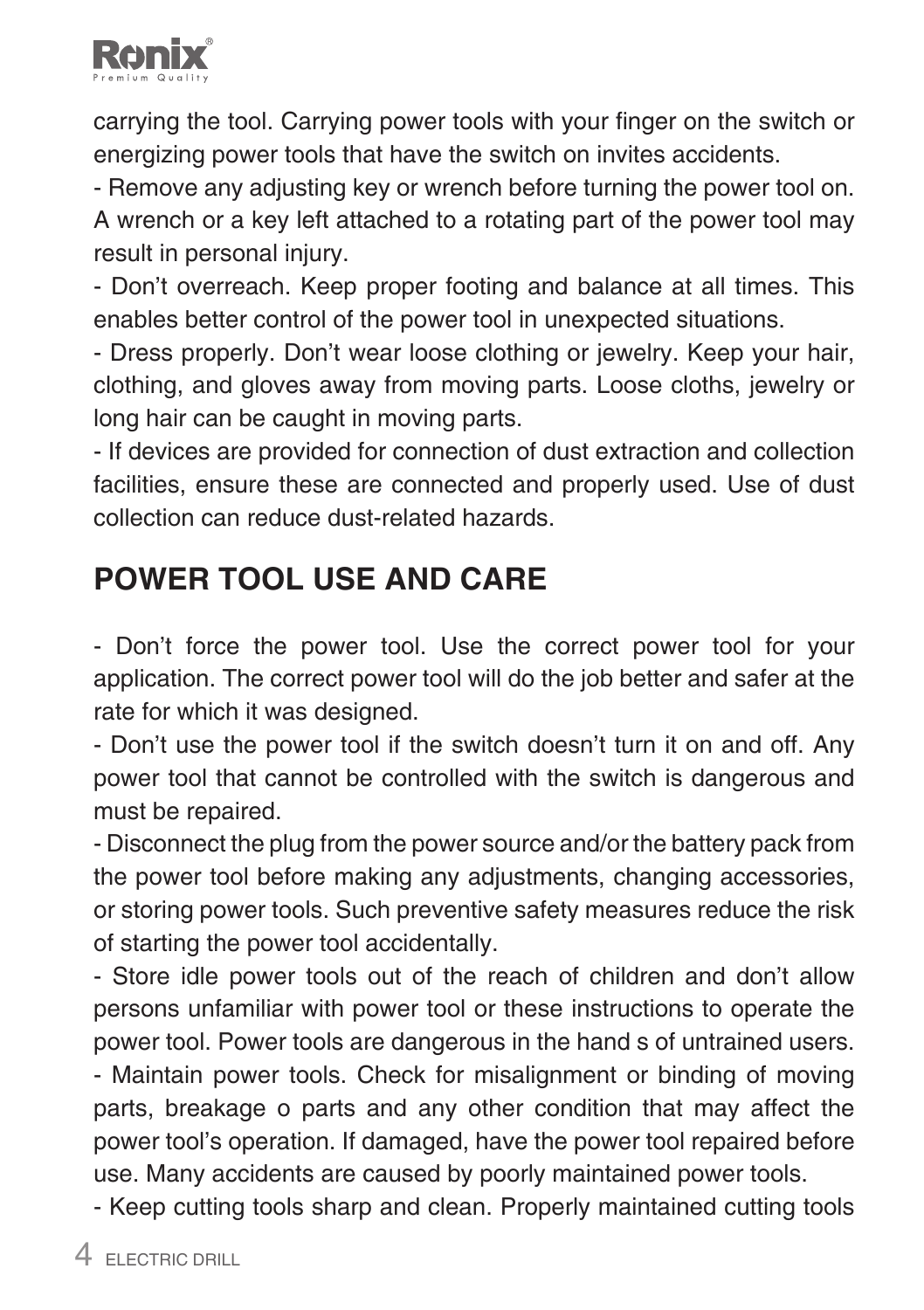

with sharp cutting edges are less likely to bind and are easier to control. - Use the power tool, accessories and tool bits etc. in accordance with the instruction, taking into account the working conditions and the work to be performed. Use of the power tool for operations different from those intended could result in a hazardous situation.

### **SERVICE**

- Have your power tool serviced by qualified repair person using only identical replacement parts. This will ensure that the safety of power tool is maintained.

- Follow instruction for lubricating and changing accessories.

- Keep handles dry, clean and free from oil and grease.

### **ELECTRIC DRILL SAFETY WARNINGS**

- Wear ear protectors when impact drilling. Exposure to noise can cause hearing loss.

- Hold power tool by insulated gripping surface, when performing an operation where the cutting accessory may contact hidden wiring or its own cord. Cutting accessory contacting a "live" wire may make exposed metal parts of the power tool "live" and could give the operator and electric shock.

- Always be sure you have a firm footing. Be sure no one is below when using the tool in high locations.

- Hold the tool firmly with both hands.
- Keep hands away from rotating parts.
- Don't leave the tool running. Operate the tool only when hand-held.
- Don't touch the bit or the work piece immediately after operation; they may be extremely hot and cold burn your skin.

- Some material contains chemical which may be toxic. Take caution to prevent dust inhalation and skin contact. Follow material supplier safety data.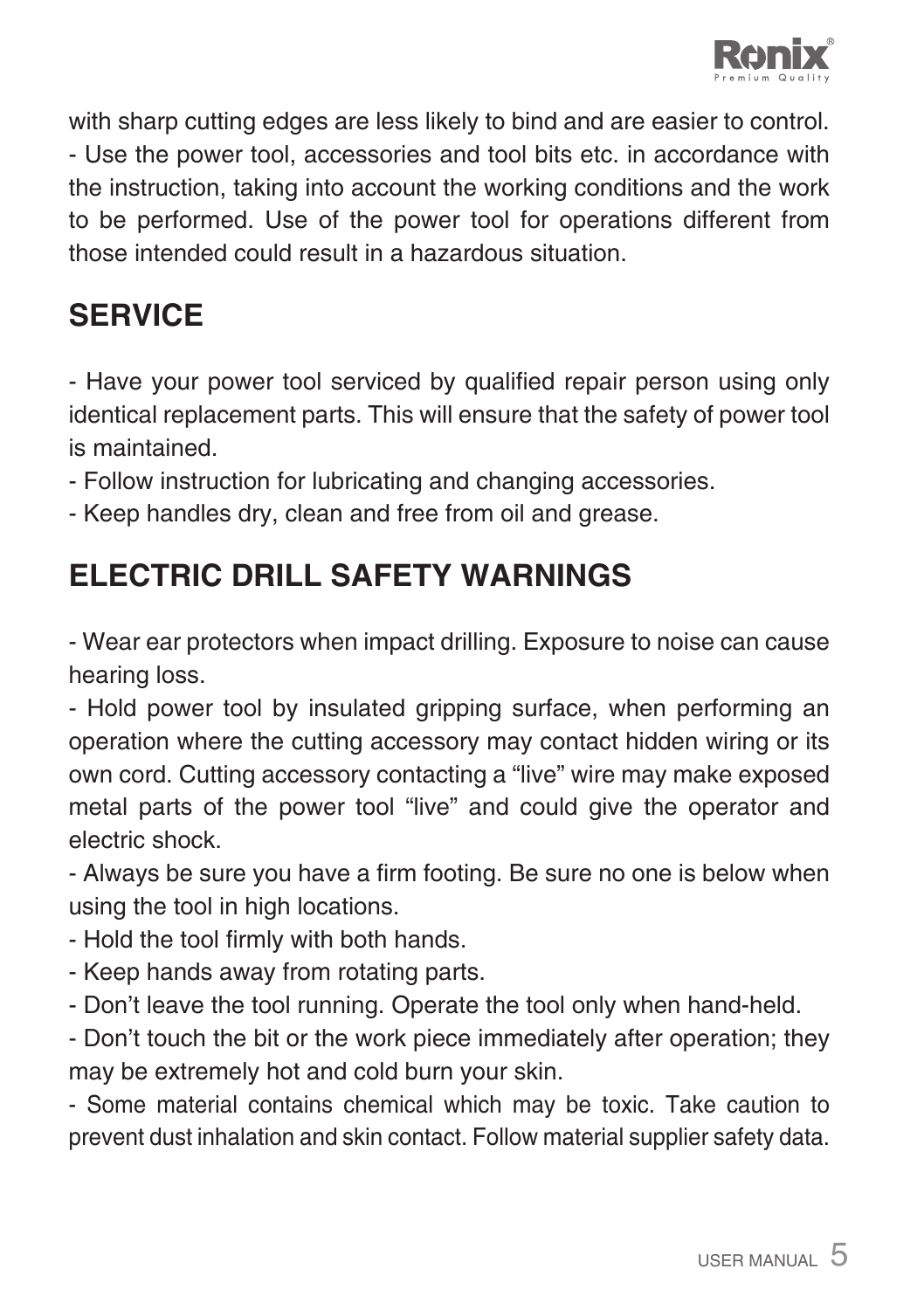

# **THIS DRILL HAS THE FOLLOWING FUNCTION**

- The operating switch is used for all work carried out with the drilling machine.

- The machine can be set to continuous operation with the locking button.

- The direction switch controls the direction of motion when the machine is used as a screwdriver or if you would like to remove a drilling bit that has become jammed.

### **PREPARING THE DRILLING MACHINE**

# **WARNING!**

- When performing the following work, always ensure that the machine is not connected to the mains power supply.

## **INSERTING THE DRILL**

- First remove the mains supply from the socket. Turn the ring of the drill chuck until the clamping jaws are open wide enough. Insert the drill into the clamping jaws of the drill chuck.



### **OPERATING SWITCH**

- The machine is switched on by pressing the operating switch. When the operating switch is released, the machine stops. If you would like to use continuous operation press the locking button while the operating switch is pressed. In order to switch off the machine during continuous operation, press the operating switch again and then let it go.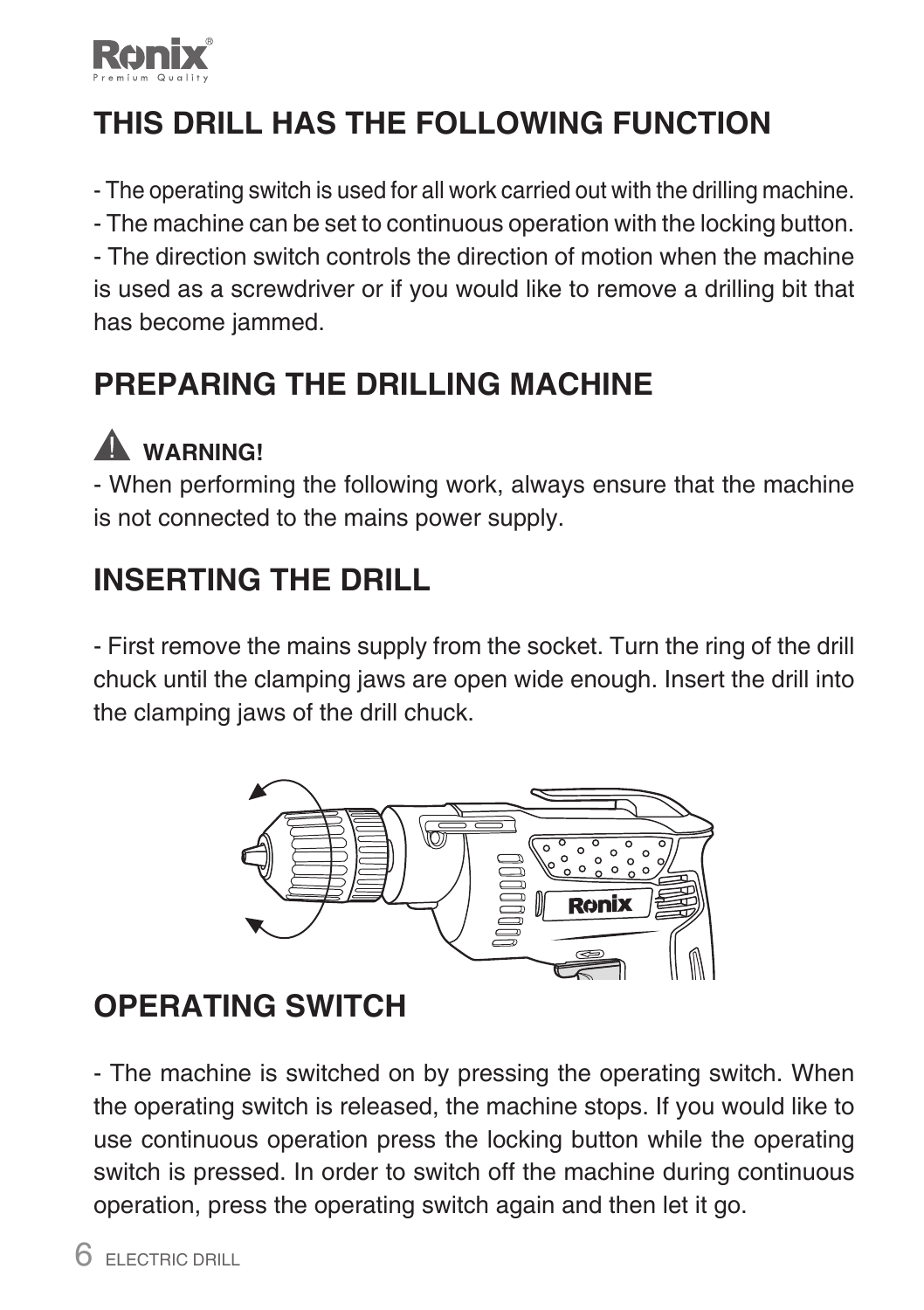



#### **WORKING WITH THE DRILLING MACHINE**

- Ensure that the mains power supply voltage is the same as the operating voltage of your machine. For details, please see the type plate. Insert the correct drill for the type of job to be performed. The more the operating switch is pressed in, the faster the drill rotates. Set the direction switch to the desired direction of motion. The machine is switched on by pressing the operating switch. When the operating switch is released, the machine stops. If you would like to use continuous operation press the locking button while the operating switch is pressed. In order to switch off the machine during continuous operation, press the operating switch again and then let it go. Do not touch the drill chuck while the machine is switched on.

#### **DRILLING TIPS**

- Always insert the correct size and type of drill or screwdriver.- Set the direction switch to the correct direction.

- Never change the direction of motion when the machine is switched on.

### **CARE OF THE TOOLS**

#### **.OVERLOAD**

- Never use excessive force when drilling. Too much pressure reduces the speed of the machine, and the required power is greatly reduced. This may result in overlo¬ad, which can damage the motor of the drilling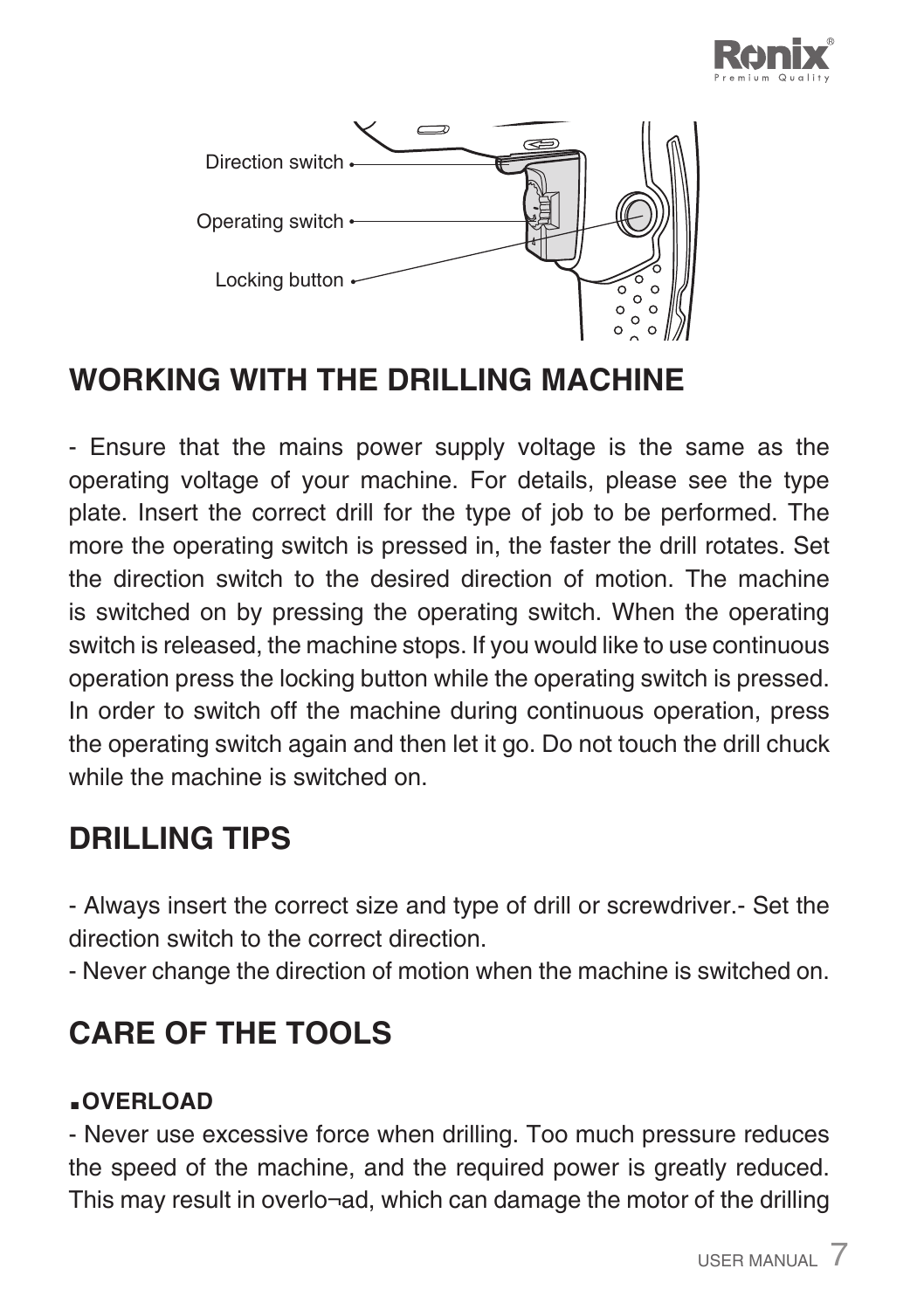

machine. When the drilling machine becomes too hot, allow it to run for two minutes without a load and then interrupt working for a short time. Clean the drilling machine with a clean cloth and a brush. Ensure that the ventilation slits are not blocked.

# **WARNING!**

- Always use the additional grips which come with the appliance. Losing control of the appliance may result in injuries.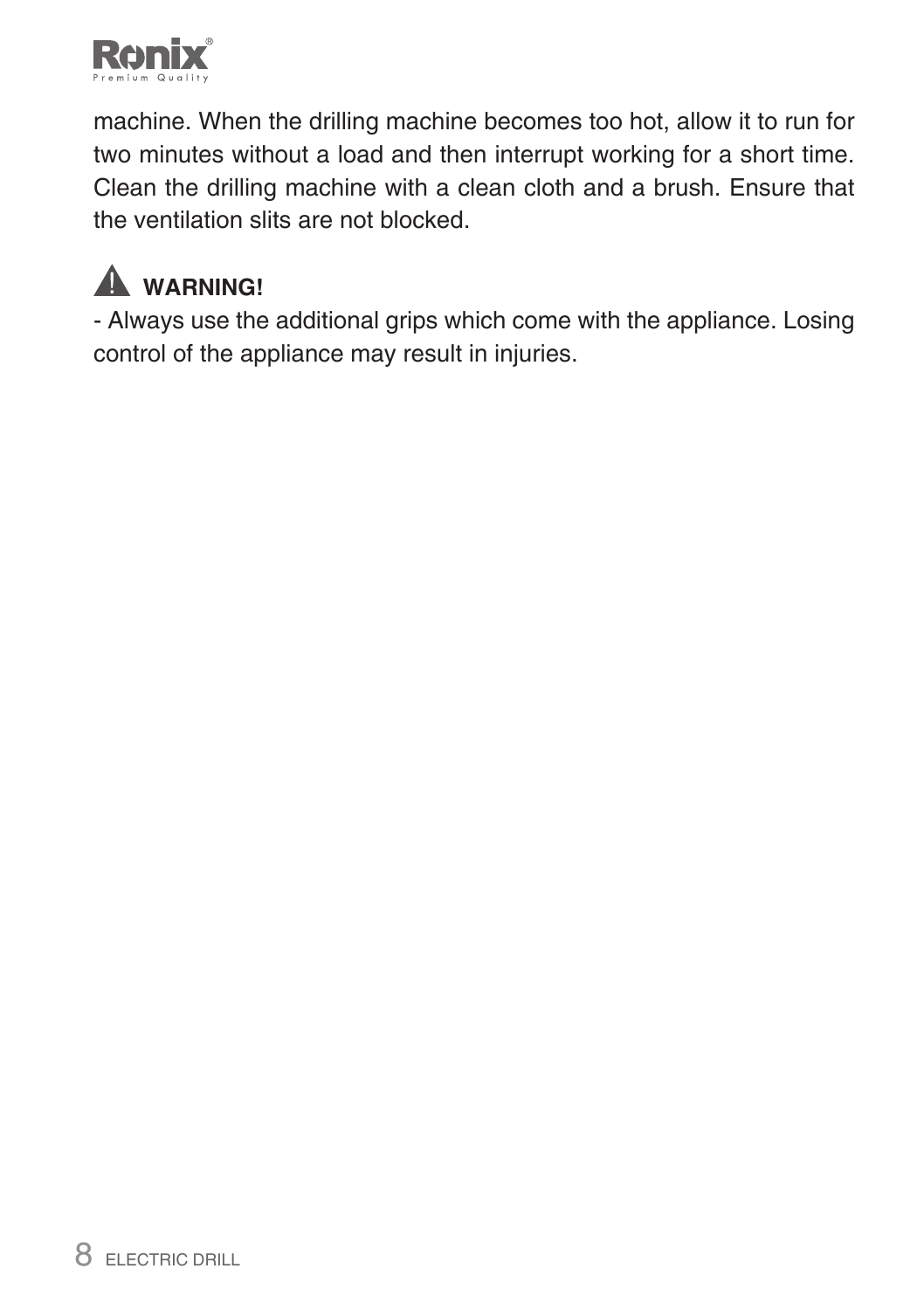